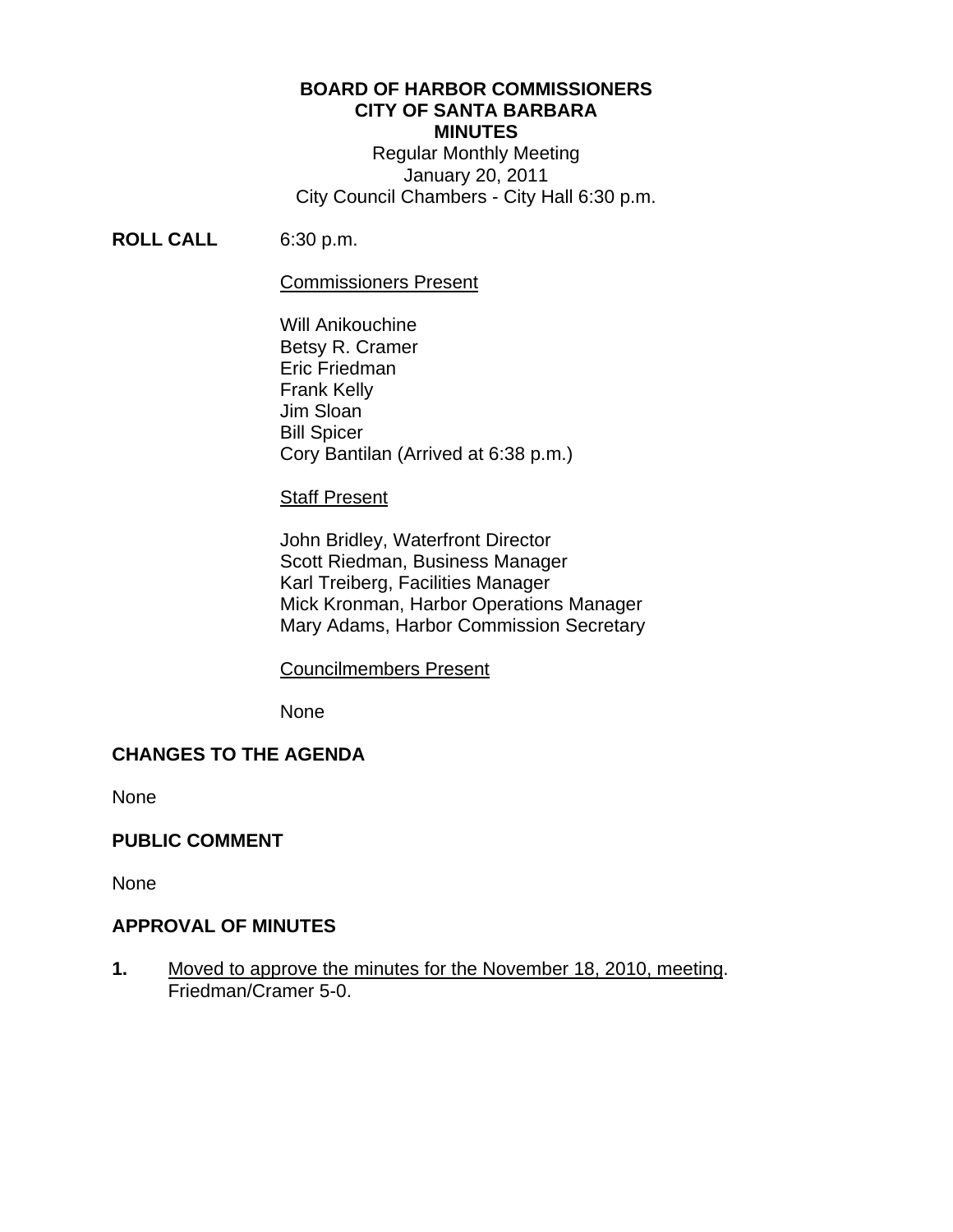HARBOR COMMISSION MINUTES January 20, 2010 Page 2

#### **DIRECTOR'S REPORT**

#### **2. Director's Report – John Bridley**

- Council Actions
- Tentative Agenda Items for February

## **3. Facilities Management Report – Karl Treiberg**

- Federal Channel Dredging
- Launch Ramp Project
- Stearns Wharf Heavy Timber and Pile Replacement

Mr. Treiberg responded to Commissioners questions regarding dredge funding and the launch ramp project costs and related DBAW grant funds.

# **4. Harbor Operations Report – Mick Kronman**

- Mooring Area Update—Lottery Pending
- Blackboard Connect Messaging Test—January  $24<sup>th</sup>$
- Marine Life Protection Act—South Coast Closures Adopted
- Huge Squid Harvest Forces Season Closure
- December 19th Cruise Ship Visit
- Parade of Lights Recap

Commissioners made inquiries regarding beached boats relating to the mooring area and DBAW grants, frequency of lottery and impacts of mooring program to the county, squid offloading in Santa Barbara Harbor, and uses of the Blackboard Connect resource.

## **NEW BUSINESS**

# **5. Fiscal Year 2011 Mid-Year Budget Review**

Harbor Commission received a status report on the Waterfront Department's Fiscal Year 2011 Mid-Year Budget revenues and expenditures.

Commissioner Anikouchine admonished Business Manager Scott Riedman for not clearly identifying what the percentages were referring to in his presentation. He would like to see a *percentage of what*, so the information is more easily understood.

# **6. Marina One Replacement Project–Phase 2 Construction Plan– Karl Treiberg**

Harbor Commission received a comprehensive report including a PowerPoint presentation on the Marina One Replacement Project – Phase 2 Construction Plan.